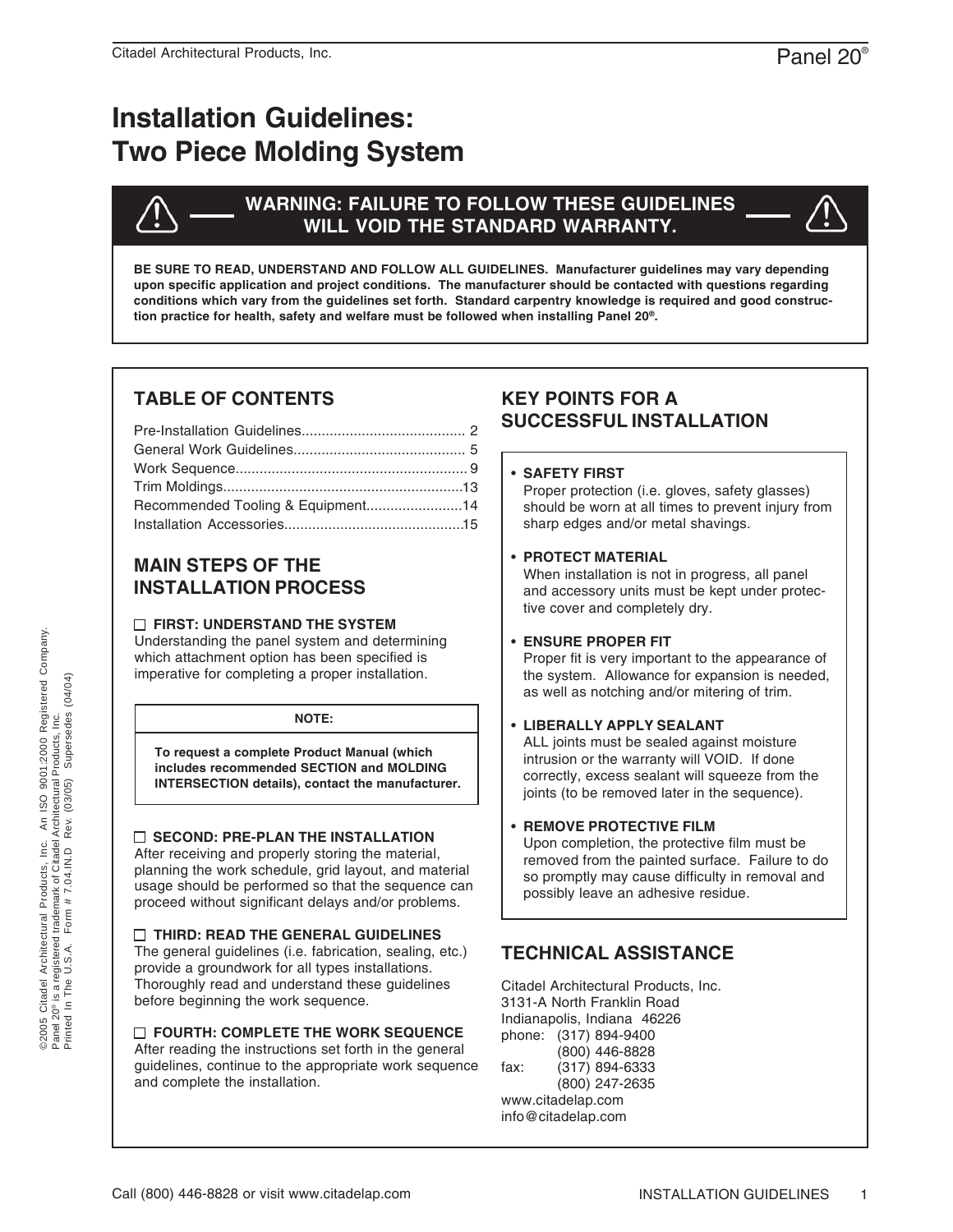## **PRE-INSTALLATION: MATERIAL RECEIVING & INVENTORY**

#### **VISUAL INSPECTION:**

Upon material arrival, all panel units and molding/ accessory cartons should be visually inspected to verify that the product is in good condition and free from shipping damage, weather damage or defects.



#### **NOTE:**

- **Shipping damage and/or packaging issues should be • first noted on the bill of lading and then reported to the distributor.**
- **Should damage occur, the customer is responsible • for filing a freight claim with the shipping company WITHIN 24 HOURS from material receipt. Failure to do so may possibly result in forfeit of corrective action.**
- **Any defective material should be reported directly to • the distributor from which the product was purchased.**

#### **MATERIAL INVENTORY:**

After verifying the condition of the product, inventory units against the packing slip to make sure that all material (including molding and accessory units) is received.



**NOTE:**

**Notify the distributor from which the product was purchased of any missing or incomplete shipments IMMEDIATELY. Failure to do so may result in forfeit of corrective action.**

### **FIGURE A.**



## **PRE-INSTALLATION: TRANSPORTING & HANDLING**

#### **TRANSPORTING THE MATERIAL:**

Panel 20® is packaged from the manufacturer in quantities of 40 pieces (or less) per unit, under cover and secured with metal strapping **(FIG. A)**. If possible, panels should remain in this original packing for transport.

If a forklift or pallet jack is unavailable, panel unit may be broken and carried to storage by hand according to the following guidelines.

#### **HANDLING THE MATERIAL:**

A strippable protective film is standard on all panels. This film should remain on the product until instructed to take it off (during installation procedure). This strippable film **(FIG. B)** is designed to prevent minor abrasions to the surface. However, panels should still be handled with care to avoid any major dings, dents or scratches.

#### **FIGURE B.**

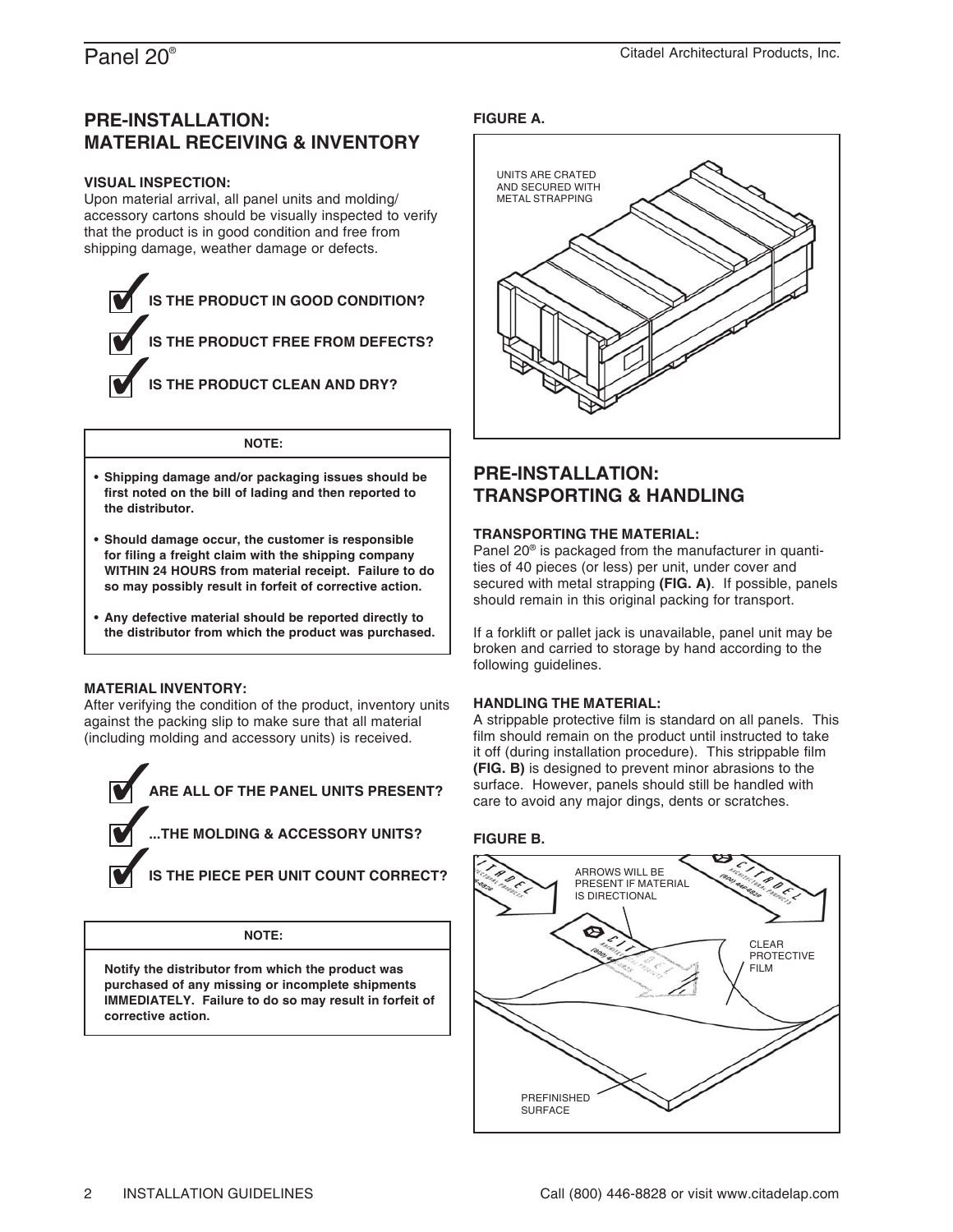#### **NOTE:**

- **When handling panels, clean work gloves should be • worn at all times to protect from sharp edges and to prevent any smudging of the painted finish.**
- **When removing material from shipping units, DO NOT • drag/slide panels across stack underneath. Panels must be lifted up, then away to avoid any permanent damage to the painted surface (FIG. C).**

#### **FIGURE C.**



## **PRE-INSTALLATION: STORING THE MATERIAL UNITS**

#### **MATERIAL STORAGE:**

If the units have been broken, material should be restacked, on a skid. Painted surfaces (strippable film side) should be placed face to face and any interleafed foam must be repositioned.

| NOTE:                                                                                                                                                                            |  |
|----------------------------------------------------------------------------------------------------------------------------------------------------------------------------------|--|
| Failure to properly protect material from moisture<br>intrusion may cause damage to the panel surface<br>and/or core. Such damage is NOT covered under the<br>standard warranty. |  |

If the material has become damp or wet during transportation, the surface should be wiped dry before stacking to prevent any type of corrosion. Once the stacking is completed (or if the original packaging is still intact), the units must be covered with a waterproof covering.

All units must be kept in a dry, well-ventilated area away from exposure to the elements and/or any other construction installations which may cause damage to the product.

## **PRE-INSTALLATION: SCHEDULING & GRID LAYOUT**

#### **COORDINATION OF WORK:**

In accordance with good construction practice, schedule the work to coordinate with other trades so that installation can proceed without significant interference/delay.

**NOTE:**

**Once begun, work should not be delayed for long periods of time at a point which might cause damage to the product if acted upon by external conditions (i.e. rain, snow, long periods of exposure to the sun).**

#### **DETERMINING THE GRID:**

Before beginning the installation procedure, it is important to plan the overall layout of the installation. Architectural drawings should be consulted to determine the correct grid, where applicable.

If there are no drawings to work from, measure and verify all field dimensions and develop a pattern to maximize appearance and minimize fabrication. Consideration for aesthetics should be made in locating odd sized panels.

**NOTE:**

**DO NOT use butting panels as a guide for grid layout. Actual panel size will vary slightly from grid size (FIG. D) due to the spacing needed for panel expansion (1/16") and the molding/receiver width.**

**For example, a 4' x 10' o.c. grid pattern will result in an actual panel size of slightly less than a full 4' x 10'.**

#### **FIGURE D.**

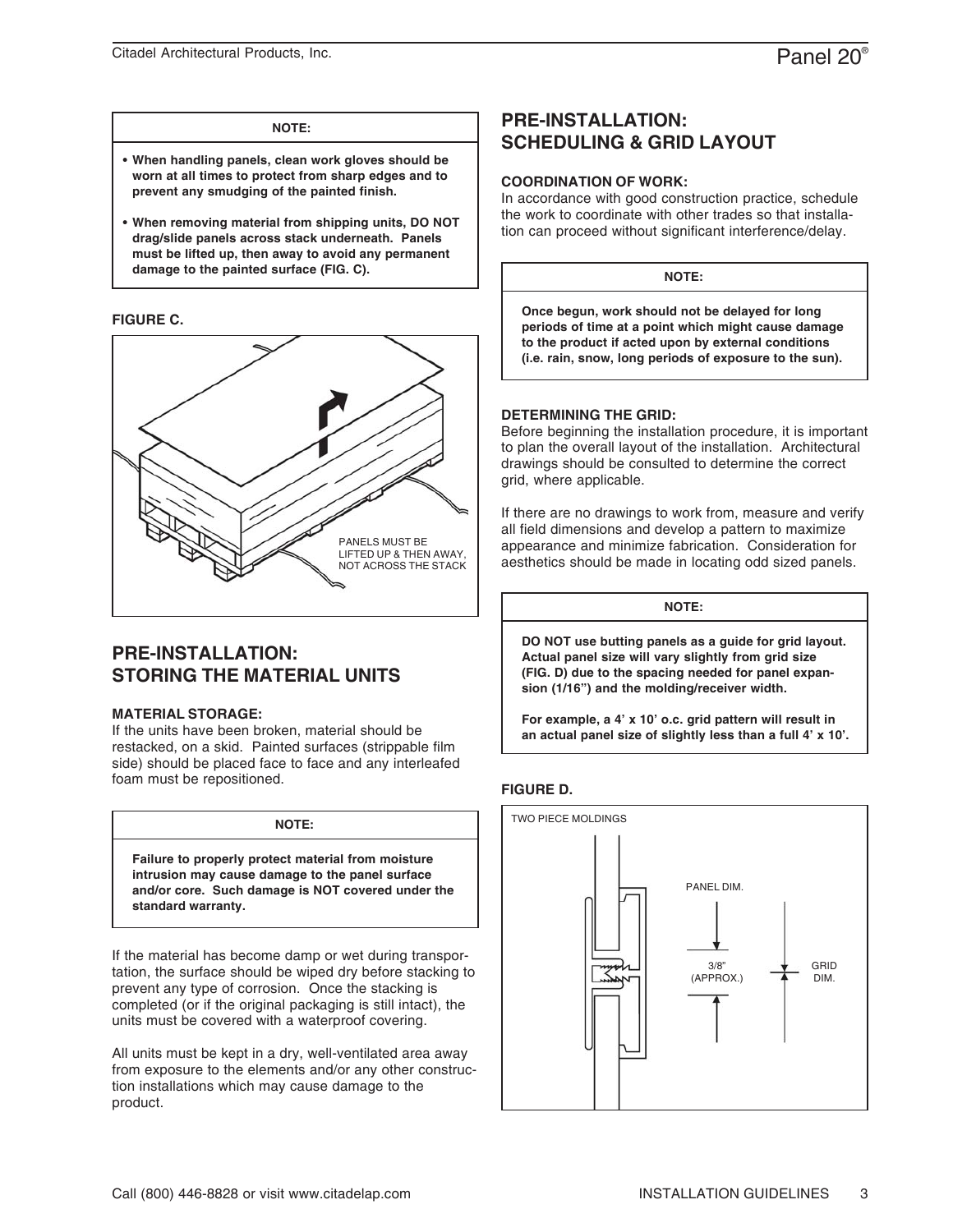#### **CALCULATING MATERIAL USAGE:**

After identifying/determining the grid, begin to verify that the correct amount of material has been ordered for your specific application. Since material takeoffs and resulting quantities are based upon the grid layout, installing the material in another pattern may result in shortages.

Likewise, an approximate cut plan (for both panels and moldings) should be determined before beginning installation to prevent such shortages which may cause delays in completion of the project.

When calculating molding usage, verticals typically pass through horizontals **(FIG. E)**, except at head and sill locations *(see Typical Details)*. If the project is large enough to require several lengths of moldings, splices should be staggered so that they do not match up with horizontal/vertical molding intersections *(see General Work: Cutting & Fitting Extrusions)*.

#### **FIGURE E.**

|                            | TOP OF ELEVATION (HEAD) |  |  |  |
|----------------------------|-------------------------|--|--|--|
|                            |                         |  |  |  |
| BOTTOM OF ELEVATION (SILL) |                         |  |  |  |

#### **FIGURE F.**



#### **ALIGNING & MARKING THE GRID:**

Using the grid pattern derived, establish a base point in the lowermost left corner of the elevation (typically). Using a chalk line, level, and a plumb bob, mark the complete grid **(FIG. F)** on the substrate. Doing so will allow for any necessary adjustment to be made prior to installation.

Installation may also be started at the center line of the elevation and worked in both directions from that point.

All surfaces of the substrate should be free from any obstructions and/or projections which might interfere with panel application. Note areas where shims may be required to bring the panel system into a plumb, level, and consistent plane.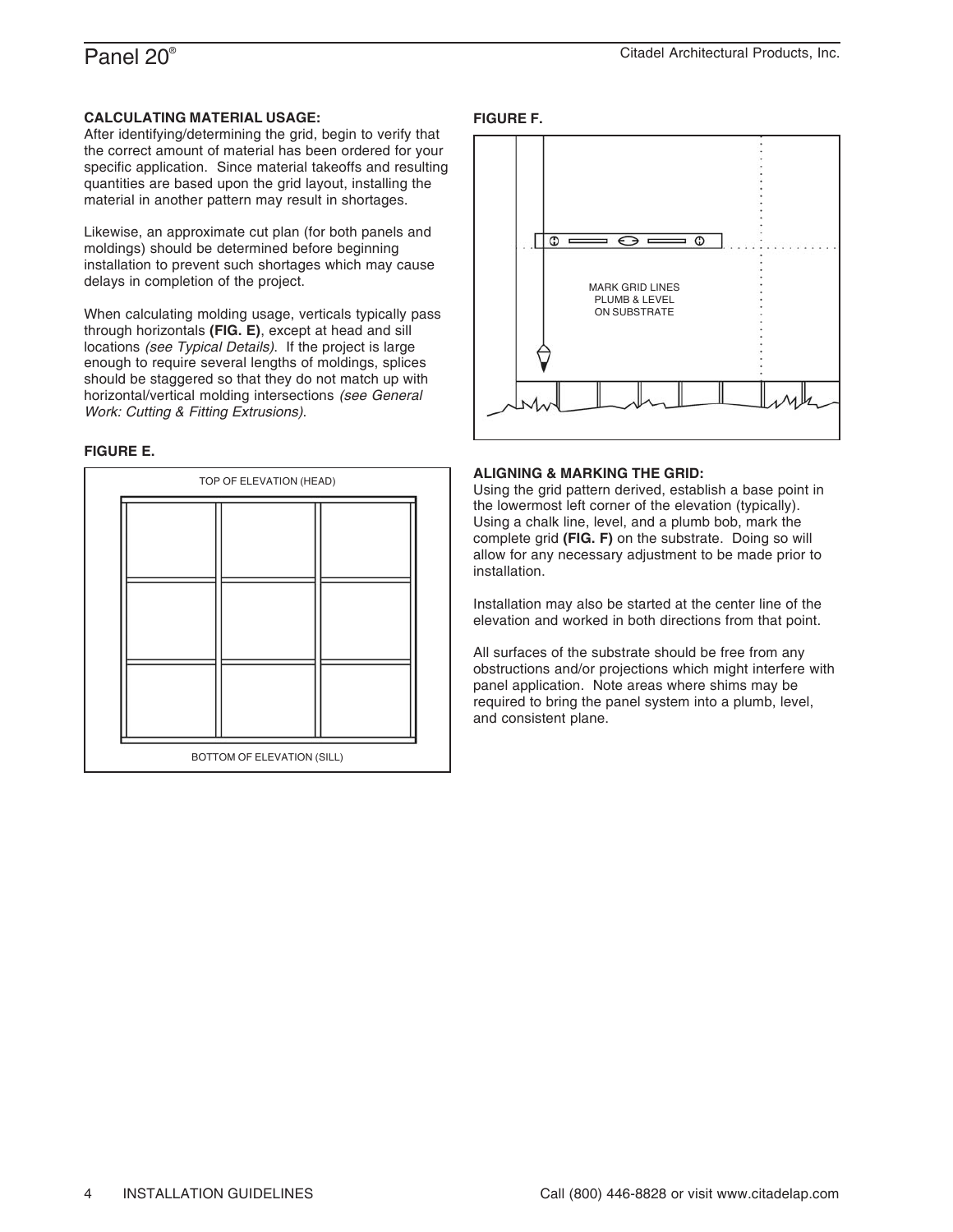## **GENERAL WORK: LIMITATIONS OF THE PANEL SYSTEM**

#### **USES & APPLICATIONS:**

Panel 20® is intended for use as a non-structural wall panel. It may also be used in other applications where the slope does not exceed 25° **(FIG. G)** past vertical.

#### **FIGURE G.**



Also, the system must be kept a minimum of 12" away from the finished landscaping grade. Other environmental and application limitations may apply. Refer to the *Product Warranty*.

## **GENERAL WORK: FABRICATION OF THE PANELS**

#### **SAFETY PRECAUTIONS:**

When performing fabricating procedures, it is necessary to observe all general guidelines for safety. Cutting, drilling, or otherwise machining the panels and trim moldings may produce flying chips, shavings, or dust.

#### **NOTE:**

**In addition to work gloves and proper clothing, safety goggles, ear protection, and possibly dust masks may be needed when fabricating system components.**

#### **CUTTING & DRILLING OF PANELS:**

Cut-to-size panels are available from the manufacturer. When field cutting is required, it may be performed using standard carpentry tools equipped with carbide-tipped blades. Work surfaces should be padded **(FIG. H)** and free from any debris which may damage the finish. For cleaner cuts, backer blocks and straightedges





may be clamped to the panel surface. Caul blocks should be used when necessary to protect the painted finish. After cutting, aluminum edges may need filing to remove sharp projections and/or metal burrs **(FIG. I)** that might prevent the panel from sliding into the molding channel properly. Doing so will also reduce the risk of personal injury.

#### **FIGURE I.**



When using a table saw to cut panels, the finished side (protective film) should be placed facing upward. For hand held circular saws and jigsaws, the finish side should be facing down **(FIG. J)**.

For drilling operations, the finished side should be placed facing upward and a backer block should be used when necessary to minimize any tearout.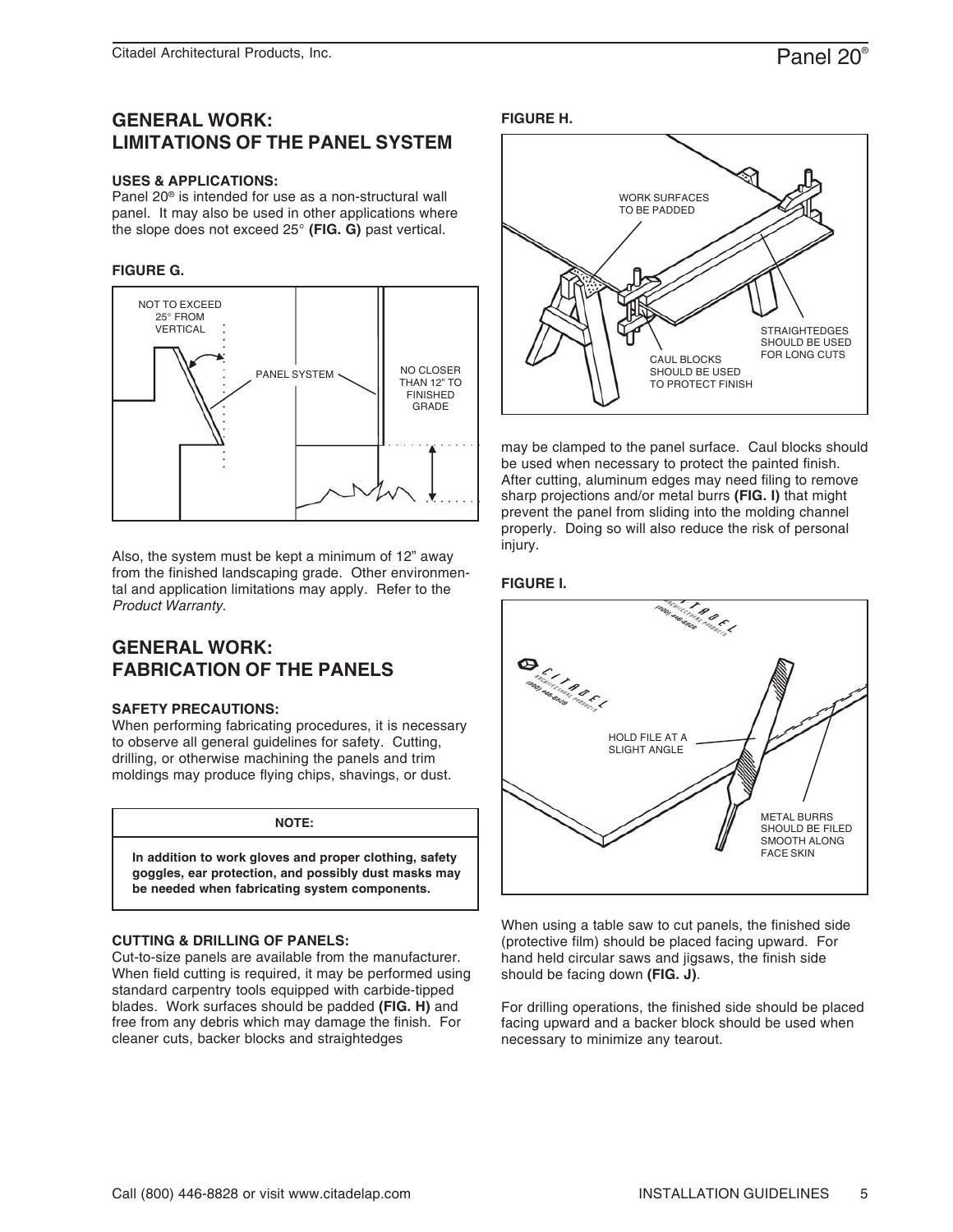#### **FIGURE J.**



## **GENERAL WORK: CUTTING & FITTING MOLDINGS**

The appearance, quality and soundness of the panel system depends in large part upon the quality and fit of the trim moldings.

For accurate cutting, a miter or chop saw (with carbide tipped blade) is recommended to cut the moldings to length. Notching of moldings may also be required for some intersections. Metal snips and/or a miter saw may be used to remove portions of the moldings so that the intersection can fit together properly **(FIG. K)**.

#### **NOTE:**

**Whenever cutting, trimming, or installing moldings, it is important to make sure the joints are well fitted and the intersections formed provide a clean channel into which the panel can be placed.**

#### **FIGURE K.**



A visual representation of the most common intersections can be found in the *Typical Details* section of the *Product Manual*. If you have any questions about how your particular intersection should be fitted, contact our technical staff for assistance.

#### **SPLICING OF MOLDINGS:**

Depending on the grid size, several lengths of moldings may be required to complete a horizontal and/or vertical run. Planning should be done to minimize the number of splices required.

#### **NOTE:**

**When necessary, splices must occur no closer than 2" away from a horizontal/vertical intersection (FIG. L). Splices must be completely sealed against moisture.**

#### **FIGURE L.**



## **GENERAL WORK: PROPER SEALANT APPLICATION**

As a barrier system, Panel 20® is an exterior cladding system designed to keep water away from the structural wall system. Therefore, it is imperative that the following guidelines be followed accurately to ensure the integrity of the system against moisture intrusion.

### **NOTE:**

**Failure to adequately seal ALL panel edges, molding intersections & splices, cutouts, etc., will cause the installation to fail and will VOID THE WARRANTY.**

#### **SELECTING THE RIGHT SEALANT:**

In order for the proper bond to be created between the sealant and the system components, be sure to use only the sealant recommended by the manufacturer.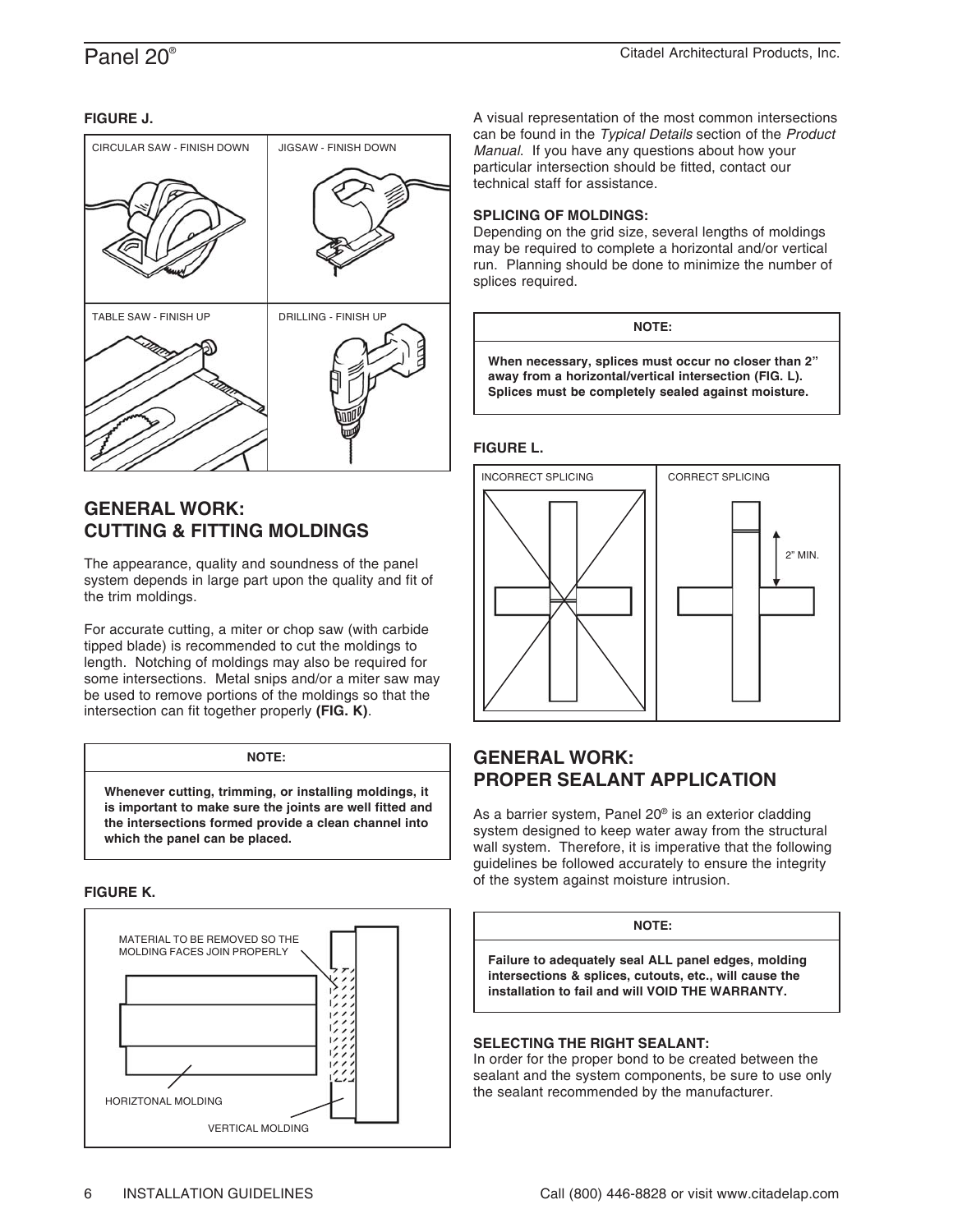The use of other sealants may require additional steps (such as priming of materials) or cause the installation to fail due to poor weatherability, staining and/or lack of adequate bonding.

#### **SEALANT APPLICATION:**

In general, sealant should be liberally applied wherever water may be able to infiltrate the system (e.g. joints, molding splices, dissimilar material abutments, etc.).

To aid in applying the proper amount of sealant, the tip of the sealant tube should be cut at an angle from both sides **(FIG. M)**. Doing so will allow the tip to act as a guide (and prevent the sealant from getting spread too thin) when applying the bead.

#### **FIGURE M.**



For the two piece system, a continuous bead (a minimum of 1/4" x 1/4") should be placed along the panel edge before snapping the aluminum cover into place **(FIG. N)**.

Enough sealant should be applied so that it bridges between the panel face and the molding cover. If the correct amount of sealant is applied, squeeze out may occur at the molding edge.

#### **FIGURE N.**



Excess sealant may be cleaned up **(FIG. O)** after it 'skins over' (approx. 45 minutes) using a non-marring scraper, a clean rag, and mineral spirits (if necessary).

#### **FIGURE O.**



When abutting dissimilar material (i.e. glazing, brick, etc.), allowances must be made for expansion/contraction (minimum 1/4"). Bond breaker tape should be applied to the sheathing prior to the application of the receiver and an approved sealant applied after the panel and aluminum cover are installed *(see Typical Details)*.

## **GENERAL WORK: PROPER ADHESIVE APPLICATION**

Depending upon the panel size, an adhesive may be required in the field of the panel. Either double-sided tape or construction adhesive may be used to adhere the panel to the substrate. In general, a bead (or strip) of adhesive must be placed at each intermediate location within the field of the panel (16"-24"o.c.). The approximate size of the bead should be 3/8" (min.) x 2/3 of the panel height.

#### **FIGURE P.**

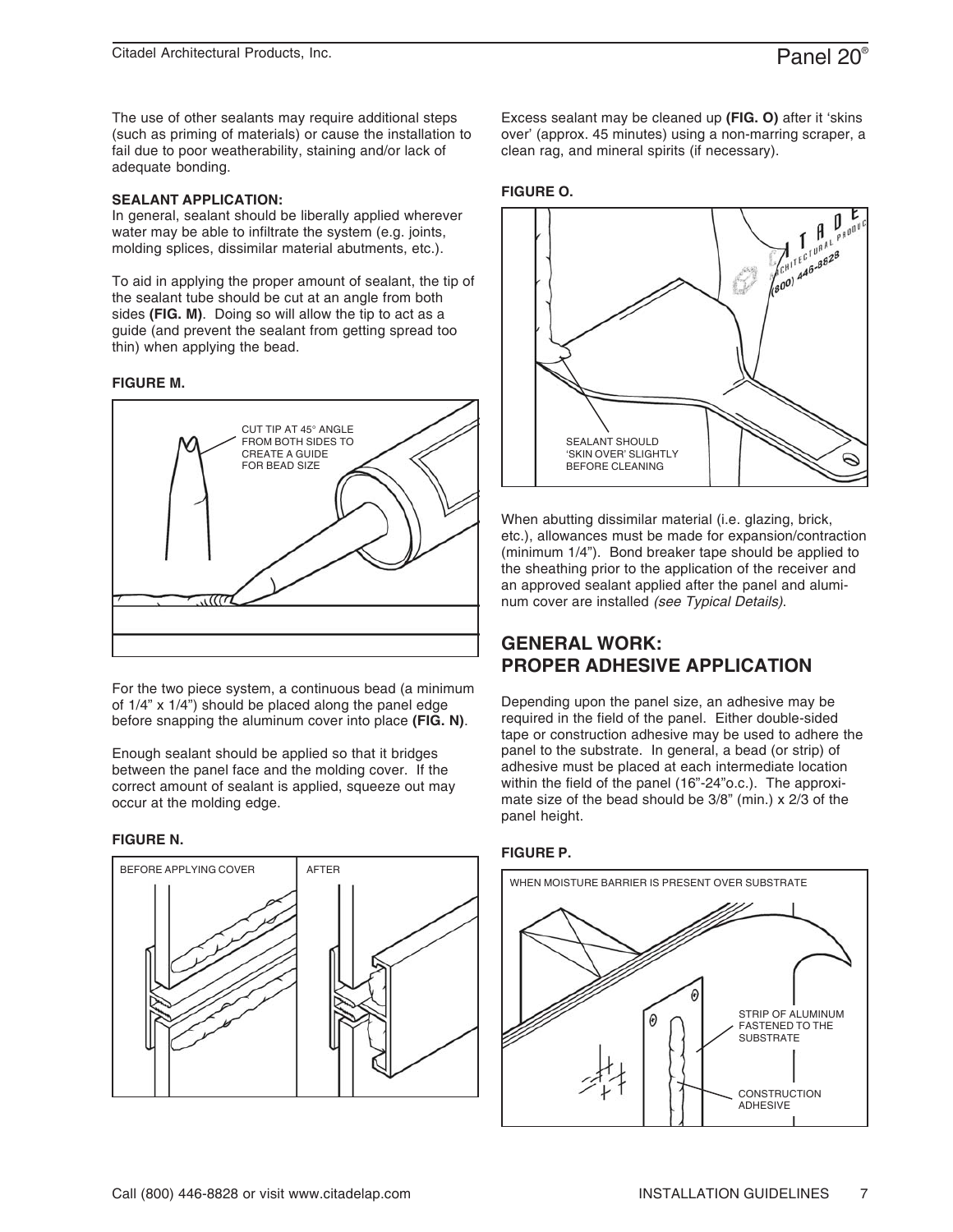When a moisture barrier is present, a strip of aluminum (approx. 2"-3" wide x 2/3 panel height) must be mechanically fastened to the substrate **(FIG. P)**. The adhesive is then applied to the aluminum.

## **GENERAL WORK: FASTENING THE PANELS & MOLDINGS**

The two piece molding system is applied using small brads/nails that hold the receiver in place, and the extrusion is 'snapped' into place after the panel is installed. Panel fasteners are placed 12"-16" around the perimeter 3/16" from the panel edge **(FIG. Q)** and adhesive is applied in the field at 24" o.c. minimum.

#### **FIGURE Q.**





A 3/32" pilot hole is to be drilled before screwing in the fastener. Perimeter fasteners should be staggered 1"-2" **(FIG. R)** across the joint for two adjoining panels.

#### **FIGURE R.**



## **GENERAL WORK: THE PROTECTIVE FILM**

When directed to do so *(see Work Sequence)*, the protective film must be removed from the panel surface. For ease of removal, pull the film back against itself in the same plane as the panel.

#### **NOTE:**

**Failure to remove the protective film promptly after installation (or exposure to long periods of sunlight) may cause difficulties in removal and possibly leave an adhesive residue.**

## **MAINTENANCE OF THE PANEL FINISH**

#### **REPAIR/TOUCH UP:**

Any minor scratches or dings which may occur during installation can be repaired using touch-up paint available from the manufacturer. Repainting of large areas with the touch-up paint is not recommended. Finish characteristics of the repainted surface may vary from the prepainted aluminum.

#### **MAINTENANCE:**

Panels should be incorporated into an overall building washing/maintenance schedule and cleaned in accordance with AAMA 610.1, Voluntary Guide Specification for Cleaning and Maintenance of Painted Aluminum Extrusions and Curtain Wall Panels.

In general, panels may be cleaned using warm water and a mild detergrent (if necessary). For more aggressive materials, a gentle brushing/scrubbing action may be required. Abrasive detergents and/or harsh solvents should not be used.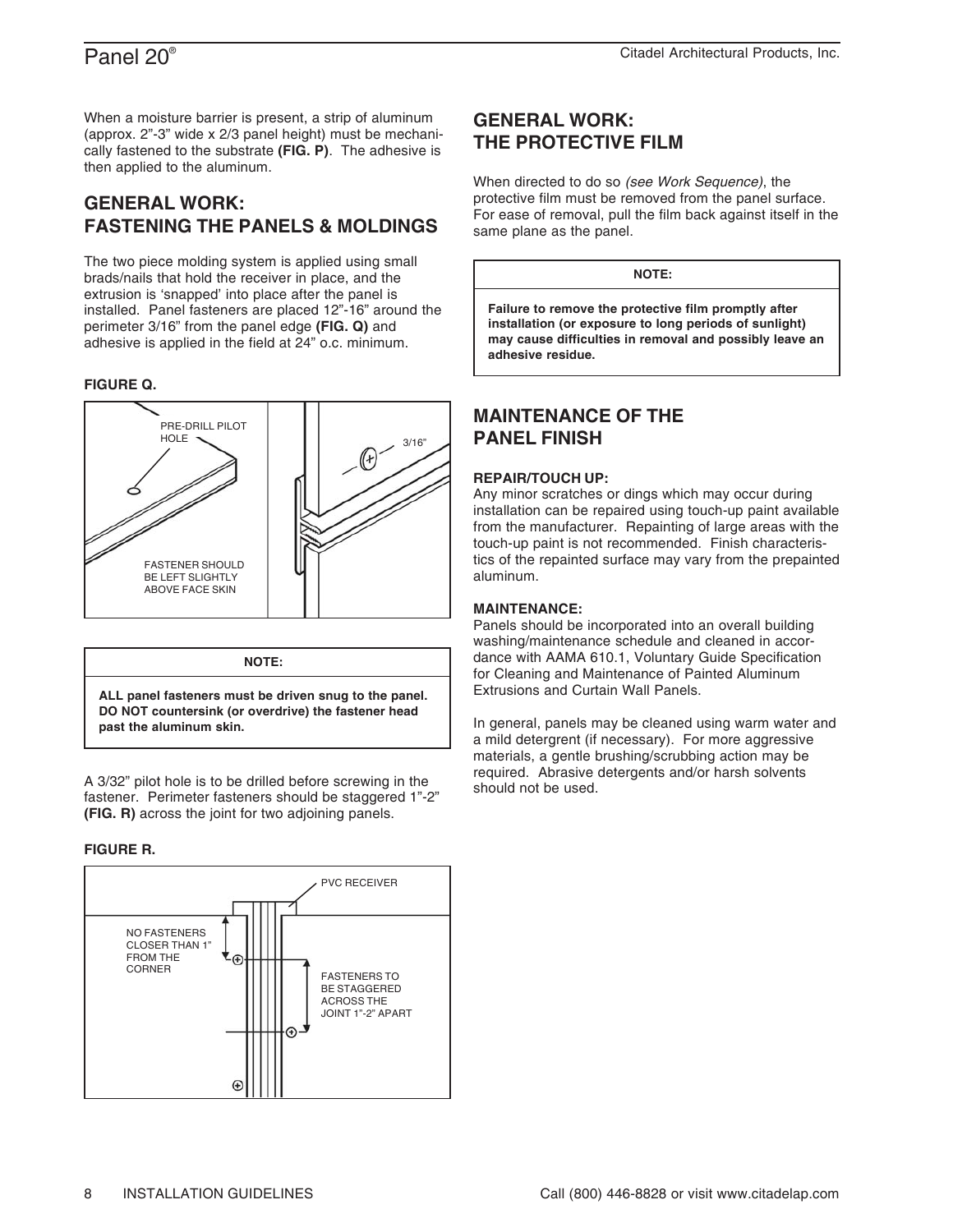## **WORK SEQUENCE: TWO PIECE EXTRUDED MOLDINGS**

#### **STOP! READ BEFORE PROCEEDING WITH WORK SEQUENCE**

**These guidelines are set forth to show the intent and general sequence of installation. The procedure for each individual application and condition may vary. For special conditions or for those not discussed (parapet, dissimilar material, etc.), refer to the General Work Guidelines, Typical Details or contact the manufacturer.**

#### **INSTALLATION SPECIFICATIONS:**

#### **System Type:**

- Non-Structural, Barrier System

#### **Work Flow:**

- Non-Progressive, moving up and across the elevation beginning at a bottom corner (typical).

#### **Possible Substrates:**

- Nailable Substrate
- Non-Nailable Substrate (fastened directly to studs)
- Substrate (either type) with Moisture Barrier (special instructions apply)
- Furring Strips on Masonry (16"-24" o.c.)

#### **Expansion/Contraction Spacing:**

- 1/16" between panel perimeter edge and receiver | Sealant:

#### **Types Of Fasteners:**

- Metal Framing: #S-1000 (1") or #S-1580 (1-5/8")
- Wood Framing & Sheathing: #S-1001 (1-5/8")

#### **Fastening Schedules:**

#### - Panel Fastening:

 12"-16" around panel perimeter—located 3/16" away from edge, driven snug to the panel, not countersunk (no fasteners within 1" of corner)

- Receiver Fastening (temporary): Every 24"-36" along length, using brads/staples

#### **Adhesive:**

- #5000 (Franklin Titebond™)
- #5003-D (Double Sided Tape) A bead (or strip) approx. 2/3 the panel height is placed at intermediate (16"-24"o.c.) locations.

- #5002 (Tremco® Spectrem® 2) The entire system must be properly sealed against moisture for the warranty to remain valid.

#### **STEP 1: ATTACHING THE PLASTIC RECEIVERS TO THE SUBSTRATE**

Being a non-progressive system, the panels are set upon plastic receivers and the edge is encapsulated by an aluminum cover molding.

First, attach the bottom horizontal receiver to the substrate using a small brad or staple **(FIG. 1)**. Next, attach the left vertical (verticals dominate except at head and sill locations) followed by the right vertical.

Then measure, cut, and attach the top horizontal.

#### **NOTE:**

**Do not install receivers for more than 3-4 panels at a time. Long exposure to sun may cause misalignment.**



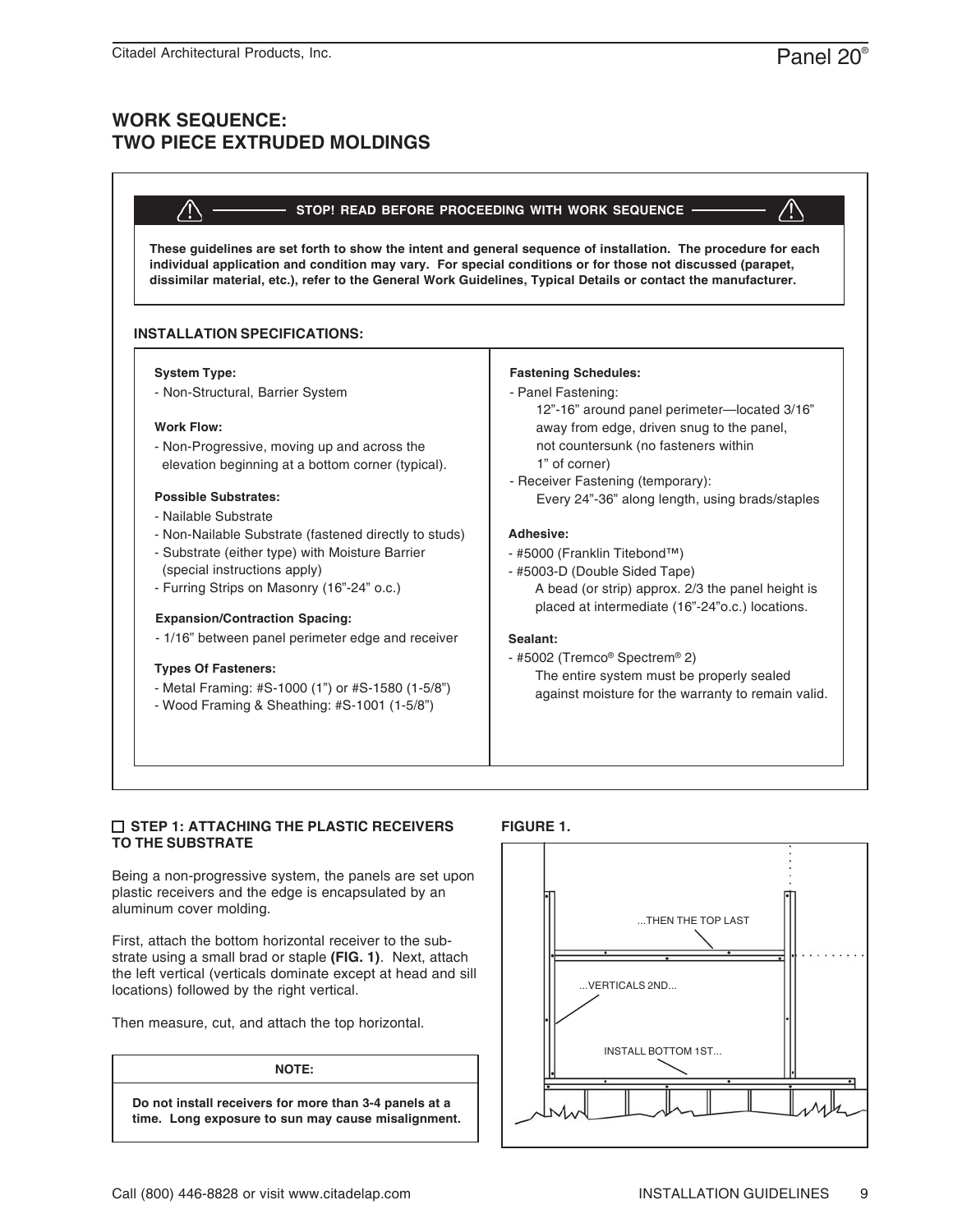#### **STEP 2: PREPARING THE PANEL AND APPLYING THE ADHESIVE**

Begin by cutting the panel to the proper dimension with allowance made for expansion/contraction.

Next, drill the necessary pilot hole at each fastener location and then peel the protective film away from all four edges of the panel. Do not remove it completely.

Place a large bead (or strip if using double-sided tape) of panel adhesive onto the substrate at each intermediate location **(FIG. 2)**.

### **FIGURE 2.**



#### **STEP 3: ATTACHING THE PANEL TO THE SUBSTRATE**

Place the panel onto the receivers (a shim may be helpful in maintaining the proper spacing **(FIG. 3)** around the perimeter) and fasten it to the substrate.

**NOTE:**

**The adhesive bead should not be allowed to set up before the panel is applied.**

#### **STEP 4: REPEATING THE PROCESS FOR ADJOINING PANELS**

Because the aluminum covers snap over the edges of two panels (with the exception of the perimeter molding), it is necessary to install one or more adjoining panels before continuing.

Repeat **STEPS 1-3**, installing additional panels in the grid. Remember to align the vertical receivers so that they 'pass through' the horizontals **(FIG. 4)**.

## **FIGURE 3.**



#### **FIGURE 4.**

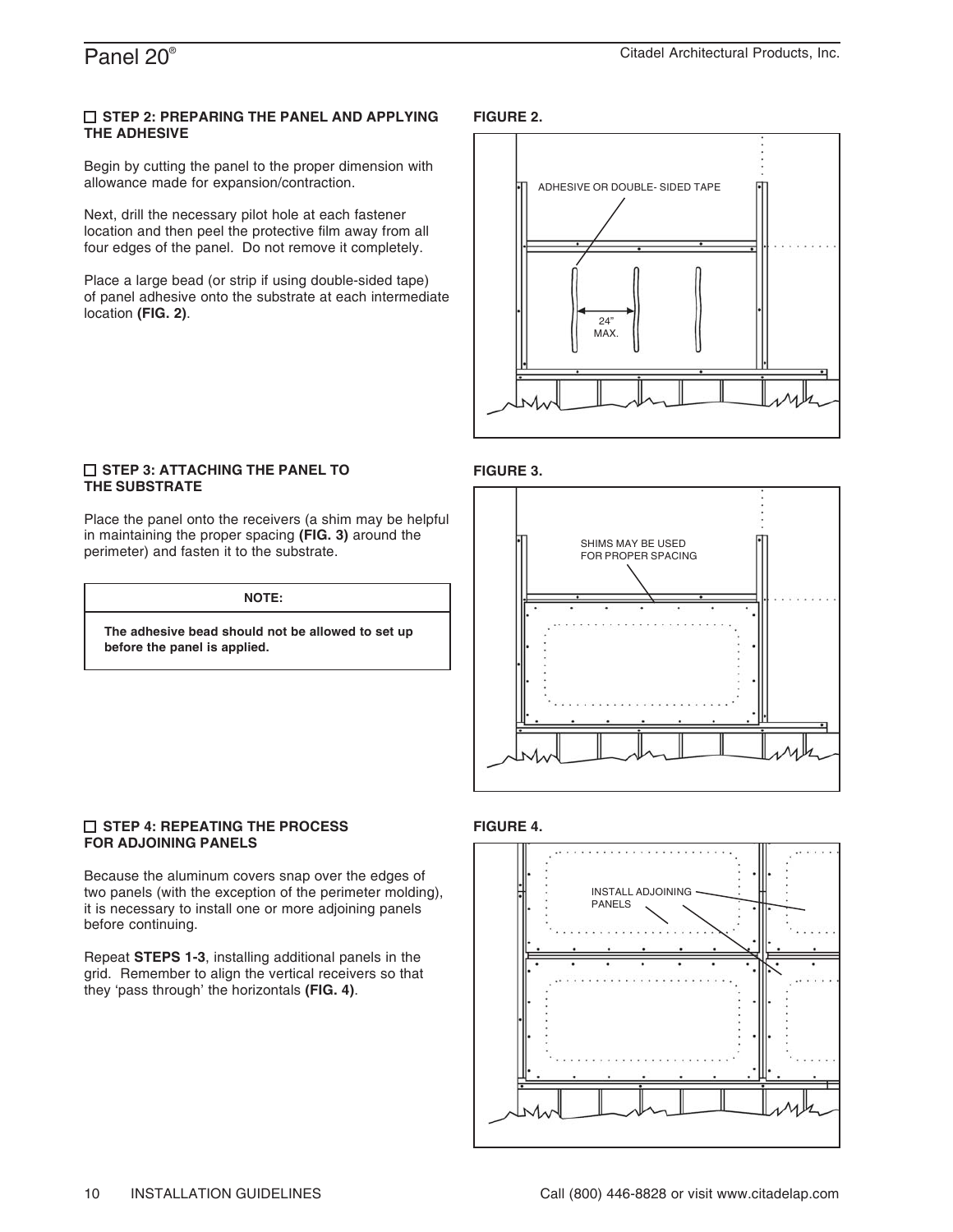#### **STEP 5: CUTTING THE MOLDING & APPLYING THE PERIMETER SEALANT**

Once the adjoining panels are installed, cut the appropriate cover moldings to length making any necessary miters (if required).

Next, liberally apply a large bead of sealant around the panel perimeter **(FIG. 5)**.

#### **NOTE:**

**Apply sealant only to those areas/panels where the cover will be immediately installed.**

#### **STEP 6: SNAPPING THE ALUMINUM COVER INTO PLACE**

Once the proper amount of sealant has been applied, the cover molding may be 'snapped' into place. Begin at one end and 'tap' the cover molding into place using a rubber mallet, moving along its length **(FIG. 6)**. If the proper amount of sealant was applied, a continuous bead should squeeze out from the joint.

#### **FIGURE 5.**



#### **FIGURE 6.**



### **FIGURE 7.**



#### **STEP 7: CLEANING UP THE EXCESS SEALANT AND REMOVING THE PROTECTIVE FILM**

Once the aluminum cover is snapped into place, the excess sealant can be cleaned from the panel surface using a non-marring scraper, clean rag, and mineral spirits (if necessary).

The scraper should be held at a low angle **(FIG. 7)** and run along the perimeter of the panel using the molding as a guide.

Once completed, remove the protective film by pulling it back against itself along the panel.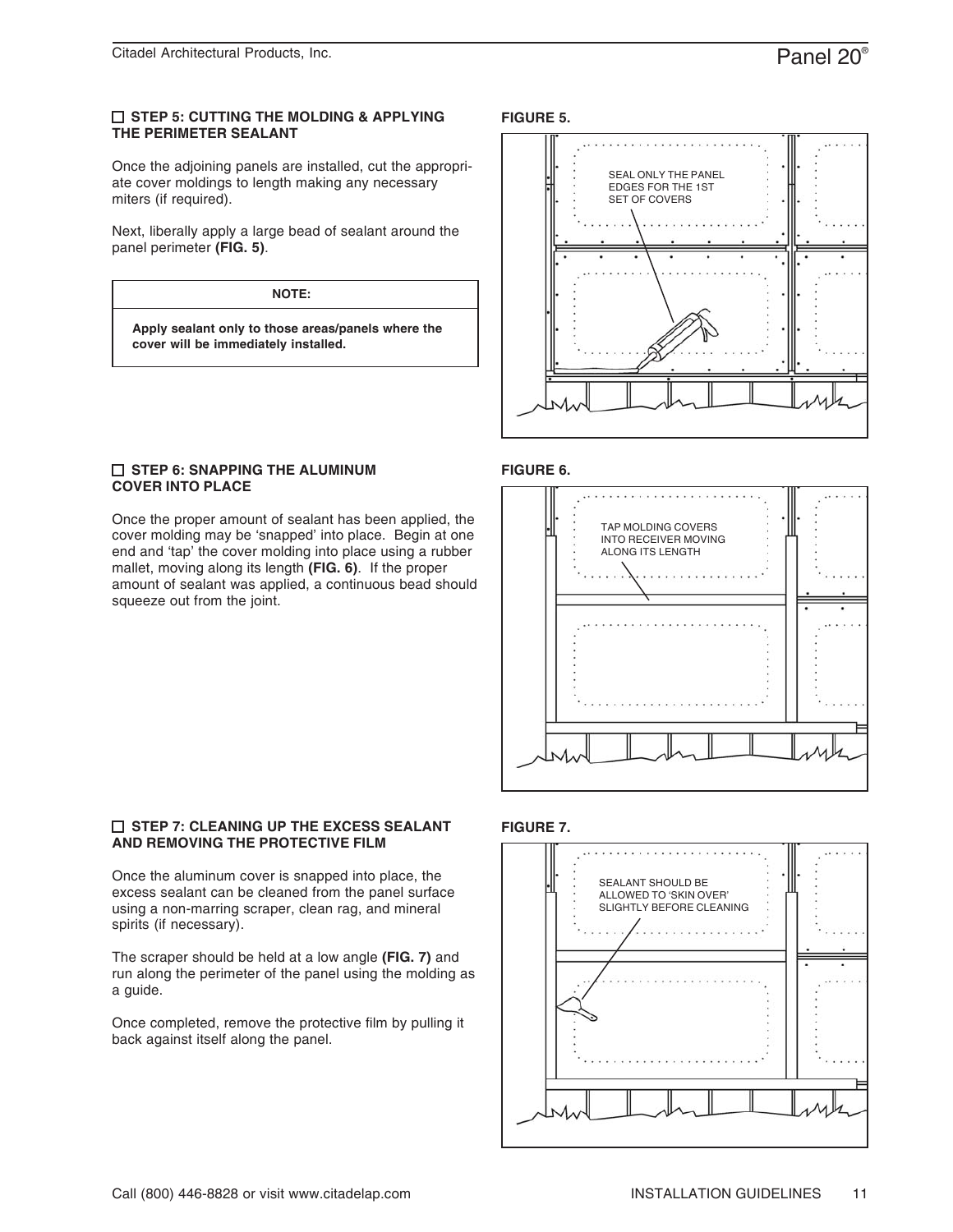#### **STEP 8: MOVING UP AND ACROSS THE ELEVATION**

Once the first panel is installed, repeat the work sequence and move vertically in the grid. Upon completion of the first column, move again to the bottom of the elevation and begin at the next column **(FIG. 8)**.

Each individual application may vary depending upon layout. However, moving vertically across the elevation requires the least amount of setup and may prove the most efficient use of scaffolding and/or power lifts.

#### **FIGURE 8.**

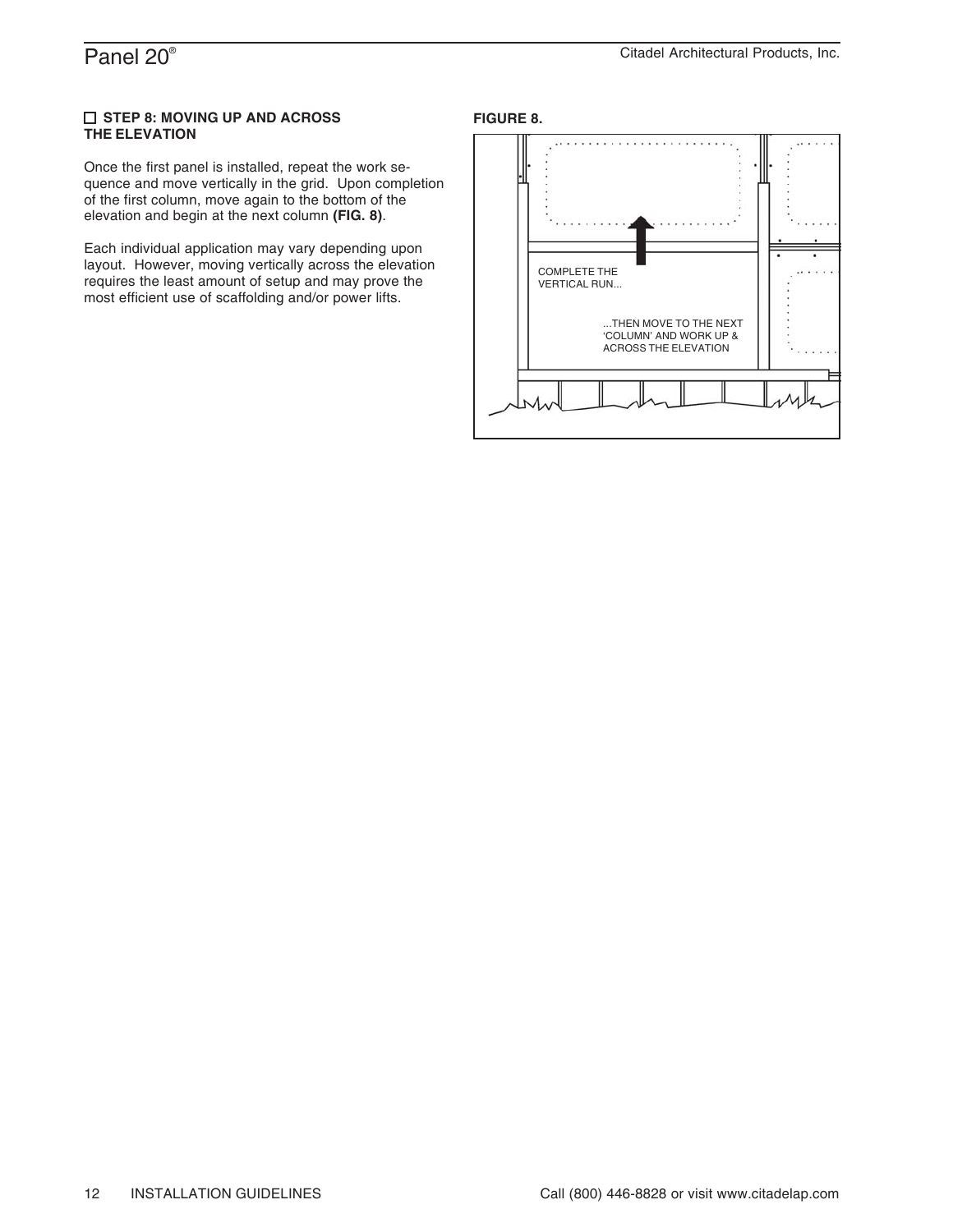# **TWO PIECE EXTRUDED ALUMINUM MOLDINGS**



## **C20-401 HORZ/VERT**

R20-401 PVC RECEIVER: 12' Height: Length: 1-1/2" (38mm) 12' (3658mm)



### **C20-402 HORZ/VERT**

R20-401 PVC RECEIVER: 12' Height: Length: 1-1/2" (38mm) 12' (3658mm)



**C20-403 PERIMETER J**

R20-403 PVC RECEIVER: 12' Height: Length: 1" (25mm) 12' (3658mm)



### **C20-404 I/S CORNER**

R20-404 PVC RECEIVER: 12' I/S Legs: Length: 3/4" (19mm) 12' (3658mm)



**C20-405 O/S CORNER** R20-405 PVC RECEIVER: 12' O/S Legs: 1-1/4" (32mm) Length: 12' (3658mm)



**C20-406 HORZ/VERT** R20-406 PVC RECEIVER: 12' Height: Reveal: Length: 2" (52mm) 1/2" (13mm) 12' (3658mm)



**C20-407 PERIMETER J** R20-407 PVC RECEIVER: 12' Height: Reveal: Length: 1-1/2" (38mm) 1/2" (13mm) 12' (3658mm)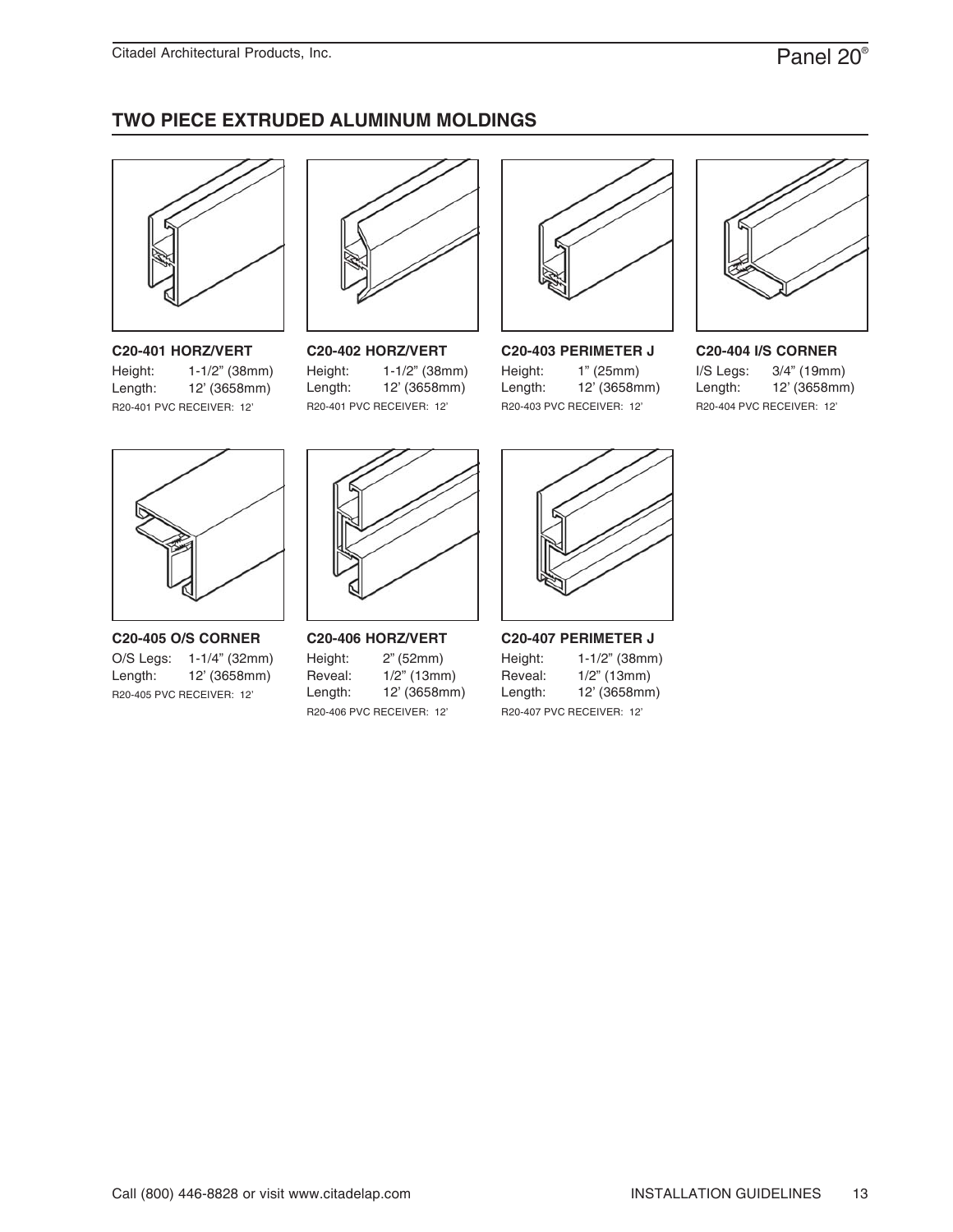## **TOOLING & EQUIPMENT**

| <b>Recommended Tooling:</b>                                                                                                                                                                                                                                                                             |                                                                                                                                                                                                                                          | <b>Recommended Equipment:</b>                                                                                                                                                                                                                            |                                                                                                                                                                                       |
|---------------------------------------------------------------------------------------------------------------------------------------------------------------------------------------------------------------------------------------------------------------------------------------------------------|------------------------------------------------------------------------------------------------------------------------------------------------------------------------------------------------------------------------------------------|----------------------------------------------------------------------------------------------------------------------------------------------------------------------------------------------------------------------------------------------------------|---------------------------------------------------------------------------------------------------------------------------------------------------------------------------------------|
| <b>Measuring/Marking:</b><br>$\Box$ Tape Measure<br>$(16'$ minimum)<br>$\Box$ Laser/Handheld Level<br>$(4'$ minimum)<br>Chalk Line<br>Plumb Bob<br>$\perp$<br>$\Box$ T-Square<br><b>Framing Square</b><br>П<br><b>Hand Tools:</b><br>$\Box$ Framing Hammer<br>(non-marring tip)<br><b>Rubber Mallet</b> | $\Box$ Caulking Gun<br><b>Box Knife</b><br>I I Metal File<br>$\Box$ Metal Snips<br><b>Power Tools:</b><br>(carbide tipped blades)<br>Table Saw<br>Circular Saw<br>Miter/Chop Saw<br>Jigsaw<br>$\perp$<br><b>Power Drill</b><br>Screw Gun | Safety:<br>$\Box$ Safety Glasses<br><b>Work Gloves</b><br>□ Dust Mask<br>$\Box$ Hearing Protection<br><b>Fabrication:</b><br>Sawhorses<br>II.<br>$\Box$ Scrap Sheets Of<br>Plywood (3/4")<br>Clamps (with cauls)<br>Straightedge<br>□ Plastic/Wood Shims | Jobsite:<br>Scaffolding<br>□ Power Lift<br>Plastic/Canvas<br>Cover(s)<br>CleanUp:<br><b>Mild Detergent</b><br><b>Mineral Spirits</b><br>Non-Marring Scraper<br>$\Box$ Clean Shop Rags |

Note: Depending upon your installation, some items may be optional.

## **MECHANICAL FASTENERS**

| Item#                                      |                                           | <b>Description</b>                                             | Application                                |
|--------------------------------------------|-------------------------------------------|----------------------------------------------------------------|--------------------------------------------|
| S-1000<br><b>CLIMASEAL</b><br><b>SCREW</b> | nnnnnnn                                   | Length: 1" (25mm)<br>Pieces Per Box: 500<br>Weight: 2 lbs.     | Fastening the<br>panel to metal<br>framing |
| S-1580<br><b>CLIMASEAL</b><br><b>SCREW</b> | <u> www.www.www.www.mw</u><br>ㄷ느          | Length: 1-5/8" (41mm)<br>Pieces Per Box: 500<br>Weight: 2 lbs. | Fastening the<br>panel to metal<br>framing |
| S-1001<br><b>HI-LO</b><br><b>SCREW</b>     | mananananananana<br><b>MANAMANAMANAMA</b> | Length: 1-5/8" (41mm)<br>Pieces Per Box: 500<br>Weight: 2 lbs. | Fastening the<br>panel to wood<br>framing  |

Small nails or brads (available at a local hardware store) may be used for temporarily attaching the plastic receivers to the substrate. Note: Fasteners shown actual size.